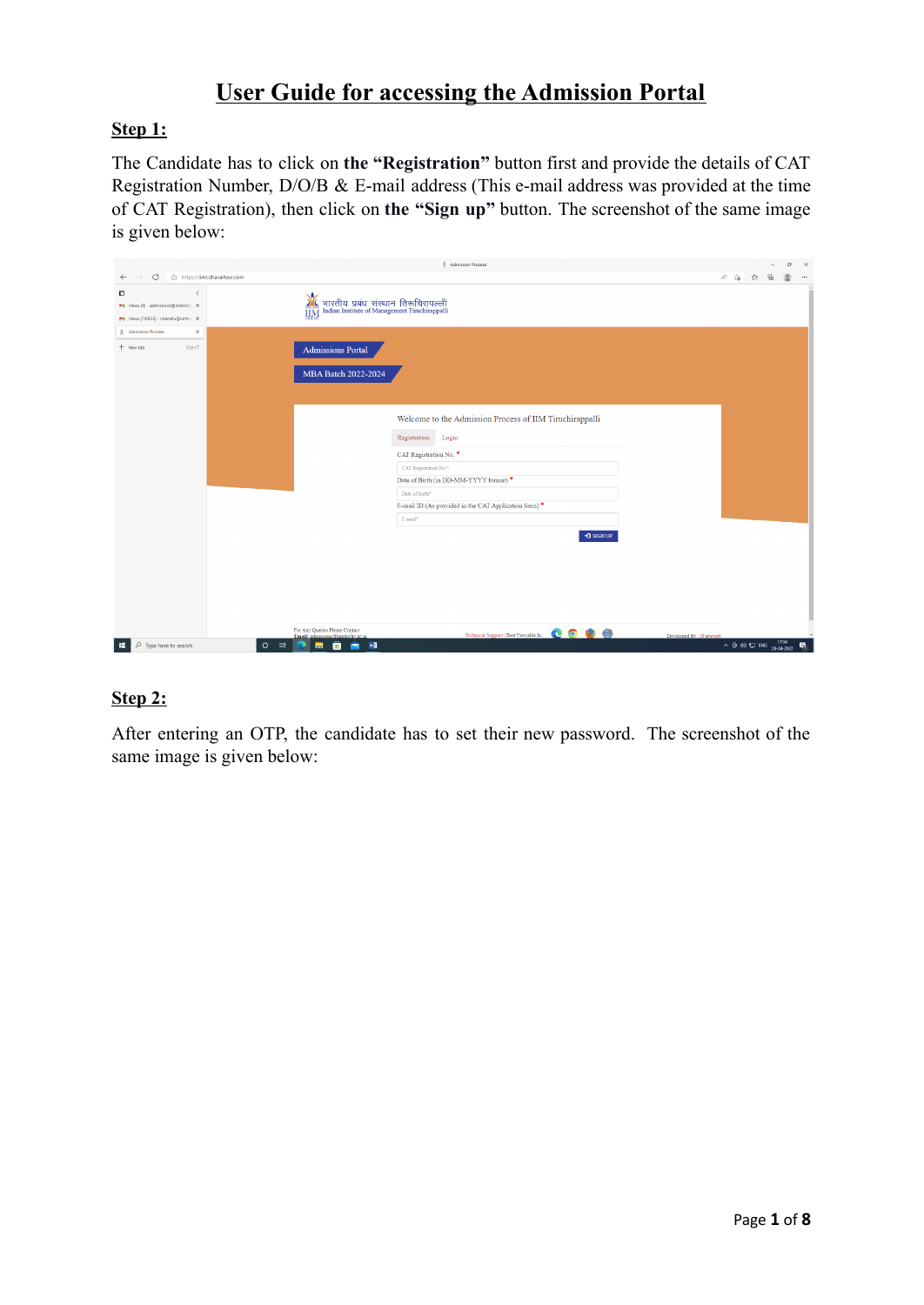|                          | Indian Institute of Management Tiruchirappalli                             |
|--------------------------|----------------------------------------------------------------------------|
| <b>Admissions Portal</b> |                                                                            |
|                          |                                                                            |
|                          | Verify                                                                     |
|                          | Please verify your account.<br>$\times$                                    |
|                          | OTP                                                                        |
|                          | Enter OTP<br>OTP has been sent to Mobile: ******2222 & c******darteweb.com |
|                          | Create Password *                                                          |
|                          | 東東東東                                                                       |
| $\mathbb{Z}$             | Confirm Password *<br>****                                                 |
|                          | $\mathbf G$ VERIFY<br>Resent OTP                                           |

## **Step 3:**

After setting the new password, the candidate has to click on **the "Login"** button, provide the CAT ID and new password set by you, and click on the **"Sign In"** button. If the candidate has forgotten the password, they can again create the new password by clicking on **the "Forgot Password"** button. The screenshot of the same image is given below:

|                                                                                                 | Admission Process                                                                                               |                                                                                                                                                                                       |  | $\boldsymbol{\times}$<br>$\sigma$                                 |
|-------------------------------------------------------------------------------------------------|-----------------------------------------------------------------------------------------------------------------|---------------------------------------------------------------------------------------------------------------------------------------------------------------------------------------|--|-------------------------------------------------------------------|
| https://iimt.dhavalhost.com<br>C<br>$\leftarrow$                                                |                                                                                                                 | $A^h \quad \, \stackrel{\circ}{\sim} \quad \, \, \stackrel{\circ}{\sim} \quad \, \, \stackrel{\circ}{\sim} \quad \  \, \stackrel{\circ}{\times} \quad \  \, \stackrel{\circ}{\times}$ |  | $^{\circ}$<br>$\cdots$                                            |
| 0<br>$\langle$<br>M Inbox (9) - admissions@iimtrichy. X<br>M Inbox (19,623) - chandru@iimtric X | $\frac{1}{\text{min}}$<br>भारतीय प्रबंध संस्थान तिरूचिरापल्ली<br>Indian Institute of Management Tiruchirappalli |                                                                                                                                                                                       |  |                                                                   |
| $\times$<br>Admission Process                                                                   |                                                                                                                 |                                                                                                                                                                                       |  |                                                                   |
| + New tab<br>$Ctrl+T$                                                                           | <b>Admissions Portal</b>                                                                                        |                                                                                                                                                                                       |  |                                                                   |
|                                                                                                 | MBA Batch 2022-2024                                                                                             |                                                                                                                                                                                       |  |                                                                   |
|                                                                                                 |                                                                                                                 |                                                                                                                                                                                       |  |                                                                   |
|                                                                                                 | Welcome to the Admission Process of IIM Tiruchirappalli                                                         |                                                                                                                                                                                       |  |                                                                   |
|                                                                                                 | Registration Login                                                                                              |                                                                                                                                                                                       |  |                                                                   |
|                                                                                                 | CAT Registration No.                                                                                            |                                                                                                                                                                                       |  |                                                                   |
|                                                                                                 | 9049910                                                                                                         |                                                                                                                                                                                       |  |                                                                   |
|                                                                                                 | Password <sup>*</sup>                                                                                           |                                                                                                                                                                                       |  |                                                                   |
|                                                                                                 |                                                                                                                 |                                                                                                                                                                                       |  |                                                                   |
|                                                                                                 | $\bigcirc$ SIGN IN                                                                                              |                                                                                                                                                                                       |  |                                                                   |
|                                                                                                 | Forgot Password                                                                                                 |                                                                                                                                                                                       |  |                                                                   |
|                                                                                                 |                                                                                                                 |                                                                                                                                                                                       |  |                                                                   |
|                                                                                                 |                                                                                                                 |                                                                                                                                                                                       |  |                                                                   |
|                                                                                                 |                                                                                                                 |                                                                                                                                                                                       |  |                                                                   |
|                                                                                                 |                                                                                                                 |                                                                                                                                                                                       |  |                                                                   |
|                                                                                                 |                                                                                                                 |                                                                                                                                                                                       |  |                                                                   |
|                                                                                                 | For Any Queries Please Contact<br>Technical Support   Best Viewable In: 0 0 0 0                                 |                                                                                                                                                                                       |  |                                                                   |
| $\mathcal{P}$ Type here to search<br><b>Ei</b><br>$\circ$<br>÷                                  | Developed By : D'arteweb<br>Email: admissions@iimtrichy.ac.i<br><b>PER</b><br>۰<br>W<br>G                       |                                                                                                                                                                                       |  | $\land$ $\oplus$ $\otimes$ $\oplus$ ENG $\frac{1749}{28-04-2022}$ |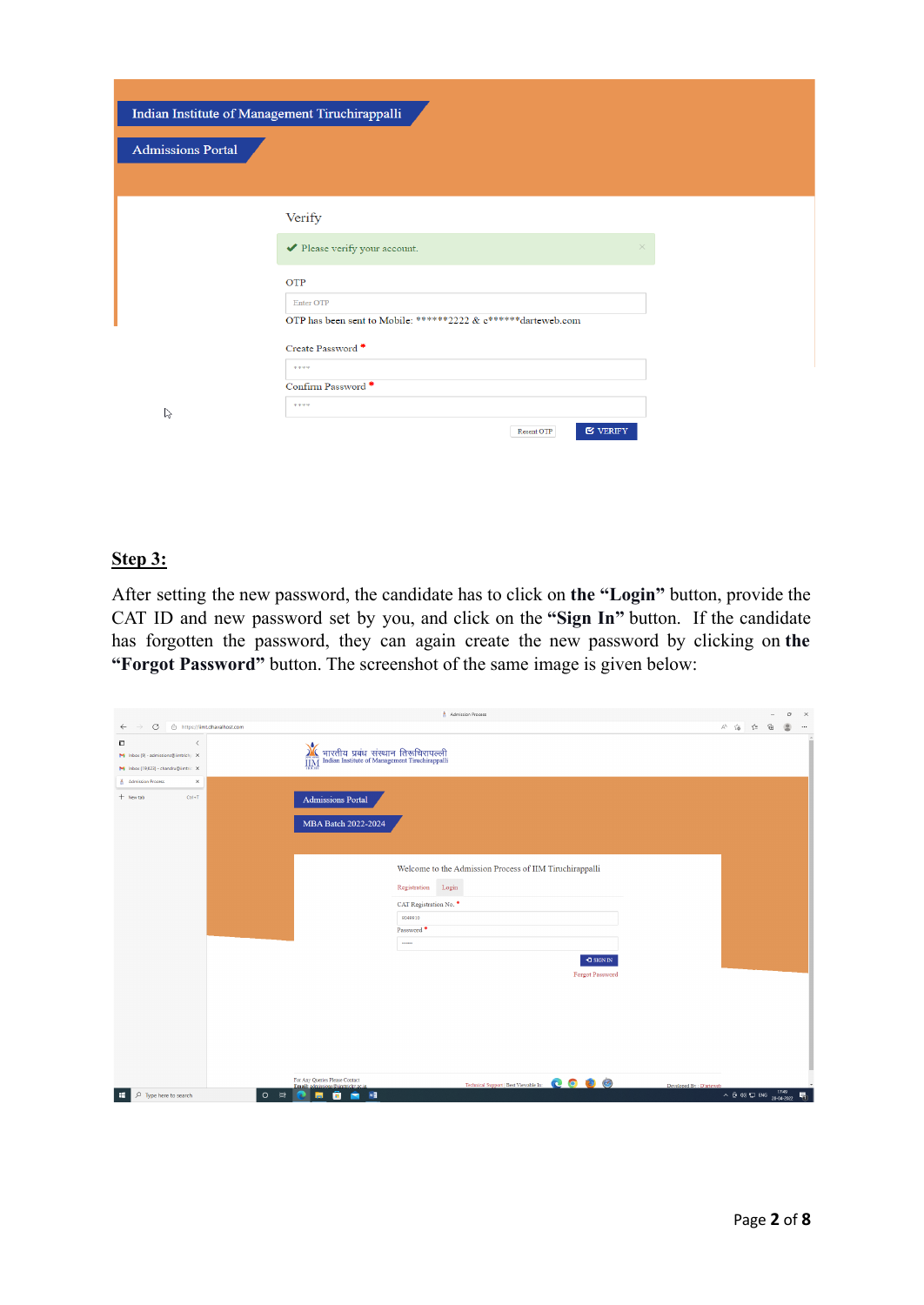### **Step 4:**

After Login, you will get the Dashboard page. If a Candidate opted for both the Programme (PGPM & PGPM-HR), Candidates have to choose their Preference Course 1 (PGPM/PGPM-HR) on the dashboard page then only the payment option will be enabled to the students for making the payment. The screenshot of the same image is given below: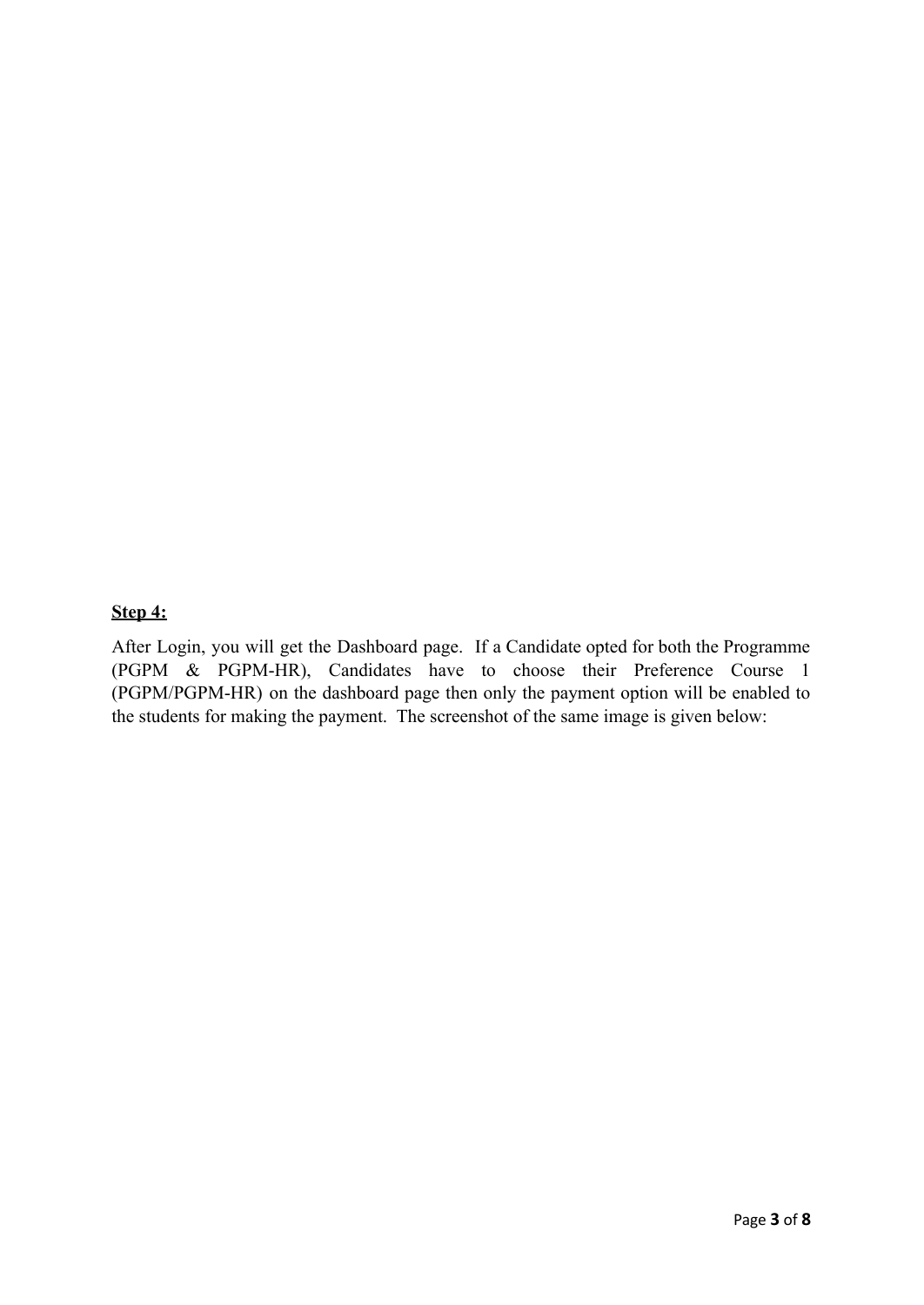| Please choose your first preference wisely. If you are offered in both the programs then only payment button of first<br>preference program will be activated. |                              |  |  |  |  |  |  |
|----------------------------------------------------------------------------------------------------------------------------------------------------------------|------------------------------|--|--|--|--|--|--|
| $\bigcirc$ PGPM $\bigcirc$ PGPM-HR                                                                                                                             |                              |  |  |  |  |  |  |
| Submit                                                                                                                                                         |                              |  |  |  |  |  |  |
| CAT Registration No.                                                                                                                                           | $\mathbf{r}$                 |  |  |  |  |  |  |
| Name of Candidate                                                                                                                                              | $\mathbf{r}$<br>$\mathbf{r}$ |  |  |  |  |  |  |

# **Program: PGPM**

ł,

 $\operatorname{Email}$  <br> Id

| Category                | $\overline{\phantom{a}}$ | General   | Commitment Fee     |                      | Pay Commitment Fee             |
|-------------------------|--------------------------|-----------|--------------------|----------------------|--------------------------------|
| Offer Cycle             |                          | : 1st     | Last Date of       | $\ddot{\phantom{a}}$ | 11 May, 2022 11:59 PM          |
| <b>Status</b>           | $\mathcal{L}$            | Offered   | Acceptance         |                      |                                |
|                         |                          |           | Offer Letter       |                      | <b>E</b> Download Offer Letter |
|                         |                          |           | Acceptance<br>Form | ÷                    | <b>图 Fill Acceptance Form</b>  |
| <b>Program: PGPM-HR</b> |                          |           |                    |                      |                                |
| Category                |                          | : General | Commitment Fee     | ÷                    | Pay Commitment Fee             |
| Offer Cycle             |                          | : 1st     | Last Date of       | $\mathbb{R}^n$       | 11 May, 2022 11:59 PM          |
| Status                  |                          | : Offered | Acceptance         |                      |                                |
|                         |                          |           | Offer Letter       | ÷                    | <b>E</b> Download Offer Letter |
|                         |                          |           | Acceptance         | $\ddot{\phantom{a}}$ | <b>图 Fill Acceptance Form</b>  |

## **Step 5:**

On the dashboard, the candidate could see the following features on the left side: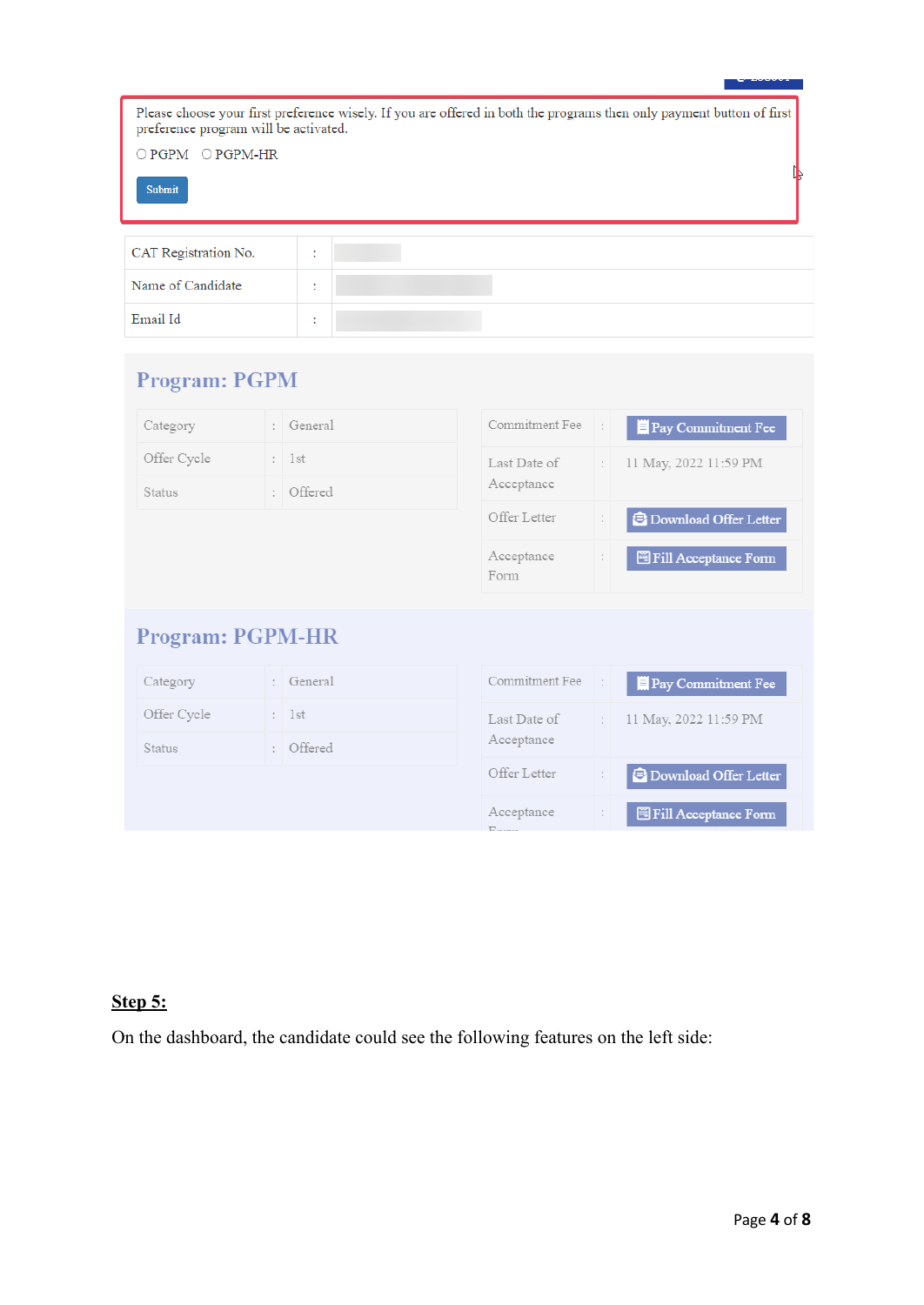

|                | <b>Dashboard</b>            | By clicking this menu, the candidate can go back to the<br>main dash board from any other page. Candidates can<br>also download Payment Receipt, Offer Letter and<br>Acceptance form from this page.<br><b>Withdrawal Option:</b> This menu is for withdrawal of the<br>offer acceptance. During withdrawal, candidates have to<br>enter the required details for processing the refund. An<br>OTP will be generated and sent to the candidates for<br>reconfirmation before submission of withdrawal form. |
|----------------|-----------------------------|-------------------------------------------------------------------------------------------------------------------------------------------------------------------------------------------------------------------------------------------------------------------------------------------------------------------------------------------------------------------------------------------------------------------------------------------------------------------------------------------------------------|
| $\overline{2}$ | <b>General Instructions</b> | Candidates can view all the instructions for filling of<br>Personal Data Form.                                                                                                                                                                                                                                                                                                                                                                                                                              |
| 3              | <b>Create New Password</b>  | Candidates can set the new password by using this tab.                                                                                                                                                                                                                                                                                                                                                                                                                                                      |
| 4              | <b>Personal Data Form</b>   | After making the payment of OAA, the offered<br>candidates can fill the form and save it., The candidates                                                                                                                                                                                                                                                                                                                                                                                                   |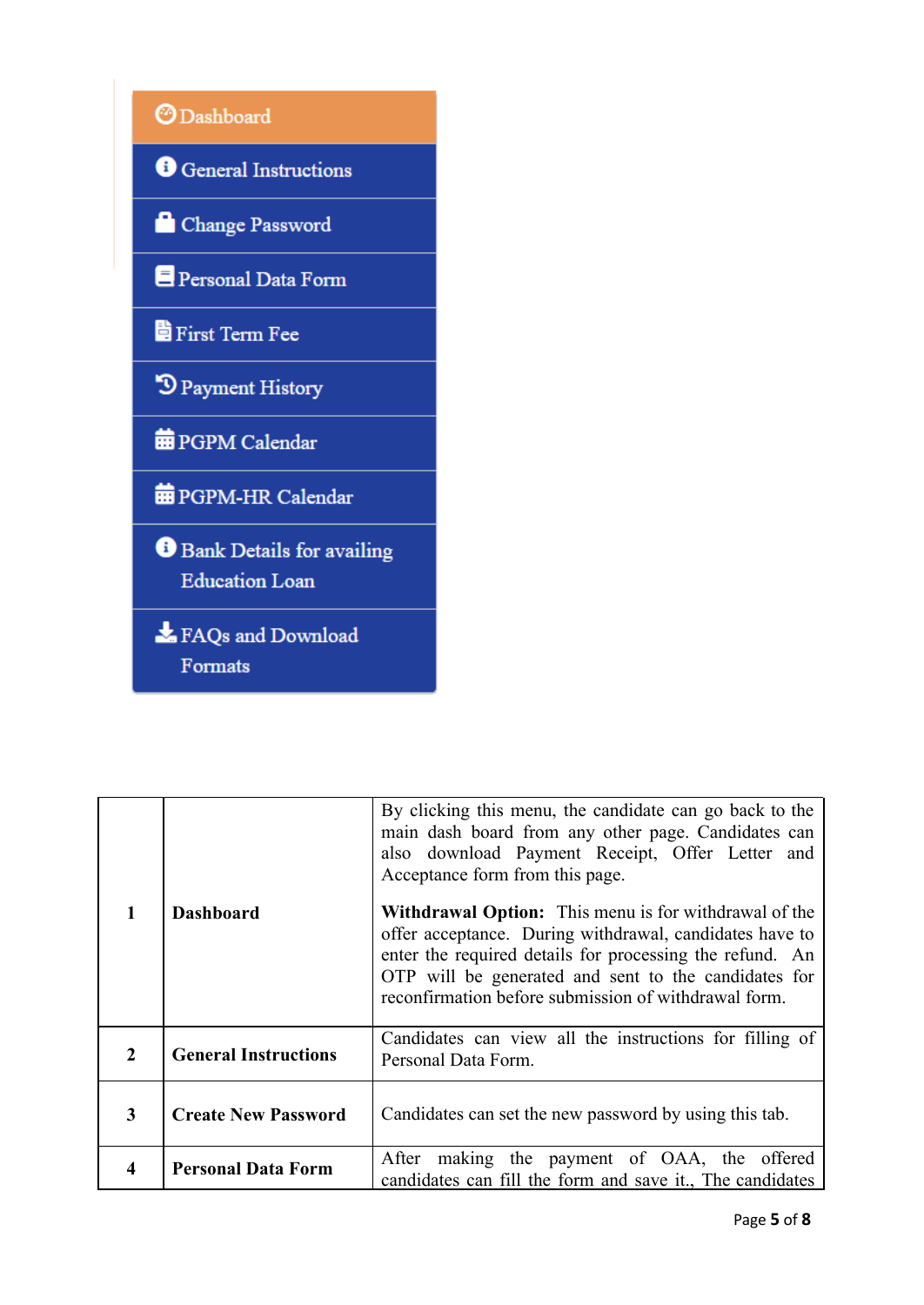|                |                                                       | can only submit their Personal Data form after paying the<br>balance Term I Fee of Rs. 2,25,000/- and the same should<br>be submitted as per the deadline provided in the offer<br>letter.                                                                               |
|----------------|-------------------------------------------------------|--------------------------------------------------------------------------------------------------------------------------------------------------------------------------------------------------------------------------------------------------------------------------|
|                |                                                       | Before the final submission, there will be a preview page.<br>Candidates have to review all the filled information<br>before final submission of the form. After clicking the<br>final submission button, the candidates will not be<br>allowed to edit any information. |
| 5              | <b>First Term Fee</b>                                 | The candidate can use this tab for making the payment of<br>balance Term I fee.                                                                                                                                                                                          |
| 6              | <b>Payment History</b>                                | Candidates can view all the payments made by them in<br>the Payment History and also take a print of the same.                                                                                                                                                           |
| $\overline{7}$ | <b>PGPM Calendar</b>                                  | Candidates can view all the 'Offered Lists' that have been<br>generated as on date along with necessary deadlines.                                                                                                                                                       |
| 8              | <b>PGPM-HR Calendar</b>                               | Candidates can view all the 'Offered Lists' that have been<br>generated as on date along with necessary deadlines.                                                                                                                                                       |
| 9              | <b>Bank details for</b><br>availing Education<br>Loan | Candidates may approach the following Banks for<br>availing Education Loan:<br>SBI, Canara Bank, Union Bank of India, PNB,<br>Central Bank of India, ICICI and HDFC Credila.                                                                                             |
| 10             | <b>FAQs and Download</b><br><b>Formats</b>            | Candidates can refer the Frequently Asked Questions<br>(FAQs) and the reply provided for the clarification on the<br>portal.<br>In addition, Undertaking Formats, Medical Certificate<br>Format, Affidavit are also available in the download<br>formats.                |
| 11             | <b>Excess Amount</b><br>Withdrawal                    | This tab will appear only to those candidates who have<br>paid the excess amount and can access for the refund<br>process of excess amount paid.                                                                                                                         |

## **Step 6:**

Under each programme (PGPM/PGPM-HR) (offered /waitlist), the status and category will be shown and there will be two buttons for the following:

> Button for making payment Button for downloading the Offer / Waitlist Letter

After making the payment, the receipt can also be downloaded. From that window, Candidate can download their Offer Letter / Waitlist Letter.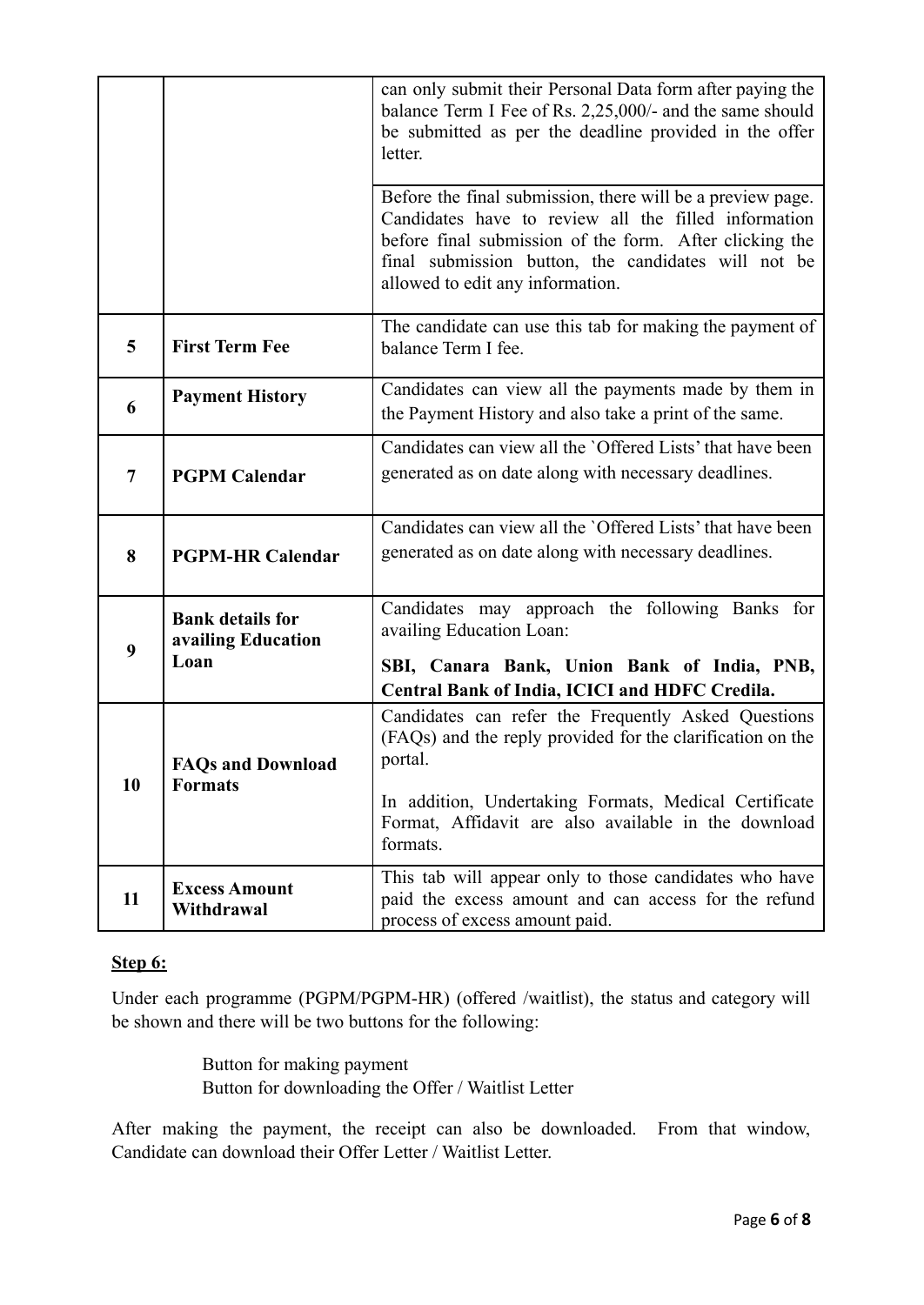Waitlist Candidates can also download the last year's waitlist movement of the Institute from the same dashboard.

The screenshot of the same image is given below:

| <b>Program: PGPM</b>         |    |                  |                            |   |                               |  |  |  |  |
|------------------------------|----|------------------|----------------------------|---|-------------------------------|--|--|--|--|
| Category                     | t. | General          | Commitment Fee             |   | <b>Pay Commitment Fee</b>     |  |  |  |  |
| Offer Cycle<br><b>Status</b> | ÷. | : 1st<br>Offered | Last Date of<br>Acceptance | ÷ | 11 May, 2022 11:59 PM         |  |  |  |  |
|                              |    | な                | Offer Letter               |   | Download Offer<br>Letter      |  |  |  |  |
|                              |    |                  | Acceptance<br>Form         | ÷ | <b>图 Fill Acceptance Form</b> |  |  |  |  |

## **Step 7:**

- The **"Payment History"** button provided on the dashboard will give information about all the payment made by the candidates. Candidate can also download their payment receipts pertaining to each transaction from this page.
- Offered Candidates have to pay an amount of Rs.1,00,000/- as Offer Acceptance Amount within 4 days' time.
- Waitlist Candidate have to pay an amount of Rs. 20,000/- as Waitlist Commitment Fee within 4 days' time to remain in the Active Waitlist.

## **Payment History**

| Course | <b>Payment Type</b> | Amount | Gateway      | Mode   | <b>Transaction Ref. No.</b> | <b>Transaction Date</b> | <b>Status</b> |   |
|--------|---------------------|--------|--------------|--------|-----------------------------|-------------------------|---------------|---|
| PGPM   | Commitment Fee      | ₹5     | <b>ICICI</b> | Online | 0                           | 10-05-2022              | Fail          |   |
| PGPM   | Commitment Fee      | ₹5     | SBI          | Online |                             | 10-05-2022              | Success       | 齿 |
| PGPM   | First Term Fee      | ₹5     | Kotak        | Online |                             | 10-05-2022              | Success       | 소 |

**CAT Registration No.:**